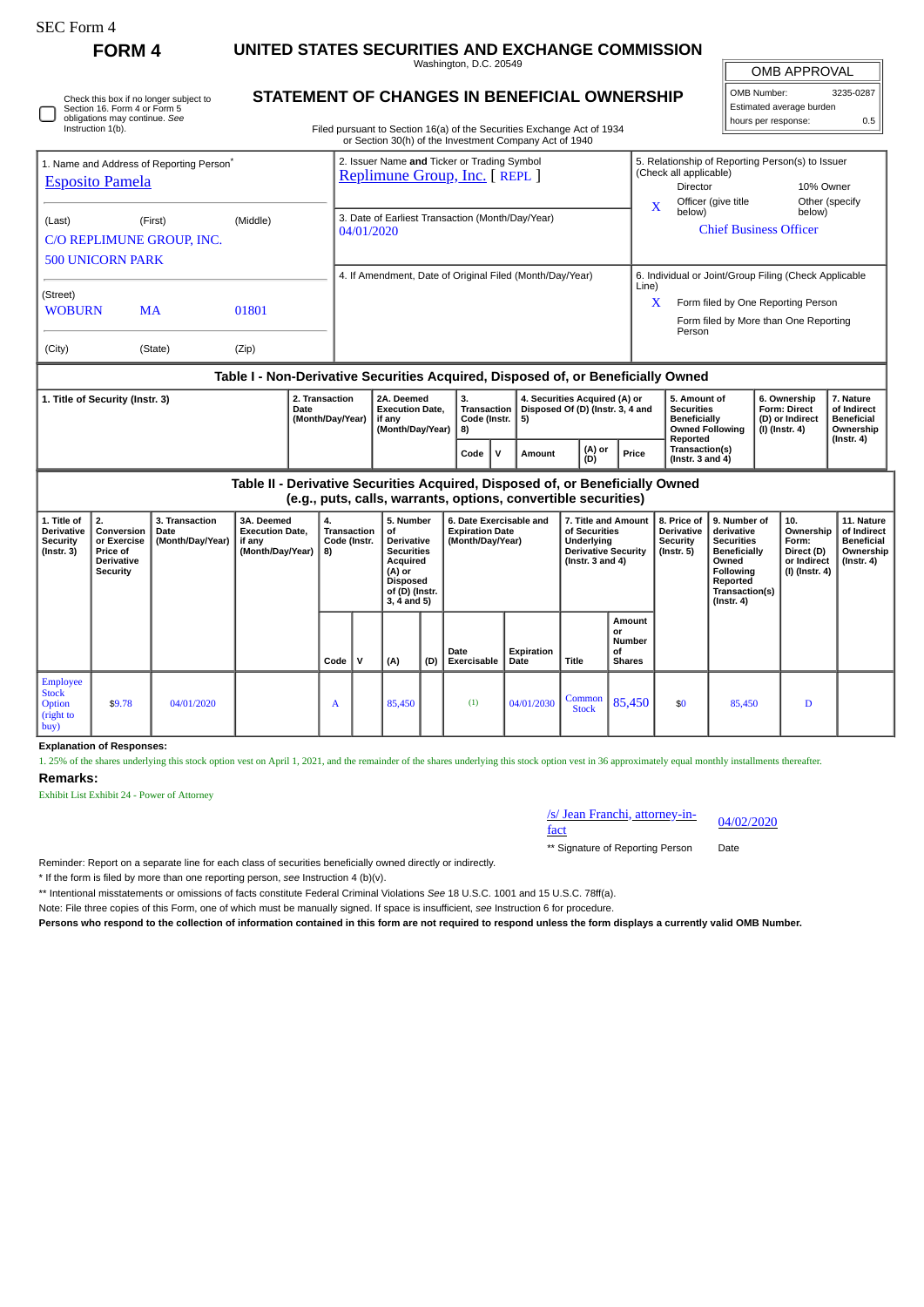## **POWER OF ATTORNEY**

**KNOW ALL BY THESE PRESENTS**, that the undersigned hereby constitutes and appoints each of Robert Coffin, Philip Astley-Sparke and Jean Franchi, signing singly, as her true and lawful attorney-in-fact to:

(1) execute for and on behalf of the undersigned, in the undersigned's capacity as an officer of Replimune Group, Inc. (the "Company"), Forms 3, 4, and 5 in accordance with Section 16(a) of the Securities Exchange Act of 1934 and the rules thereunder and any other forms or reports the undersigned may be required to file in connection with the undersigned's ownership, acquisition, or disposition of securities of the Company;

(2) do and perform any and all acts for and on behalf of the undersigned which may be necessary or desirable to complete and execute any such Form 3, 4, or 5, or other form or report, and timely file such form or report with the U.S. Securities and Exchange Commission and any stock exchange or similar authority; and

(3) take any other action of any type whatsoever in connection with the foregoing which, in the opinion of such attorneys-in-fact, may be of benefit to, in the best interest of, or legally required by, the undersigned, it being understood that the documents executed by such attorneys-infact on behalf of the undersigned, pursuant to this Power of Attorney, shall be in such form and shall contain such terms and conditions as such attorneys-in-fact may approve in his discretion.

The undersigned hereby grants to each such attorney-in-fact full power and authority to do and perform each and every act and thing whatsoever requisite, necessary, and proper to be done in the exercise of any of the rights and powers herein granted, as fully to all intents and purposes as the undersigned might or could do if personally present, with full power of substitution or revocation, hereby ratifying and confirming all that such attorneys-in-fact, or his substitute or substitutes, shall lawfully do or cause to be done by virtue of this Power of Attorney and the rights and powers herein granted. The undersigned acknowledges that no such attorneys-in-fact, in serving in such capacity at the request of the undersigned, is hereby assuming any of the undersigned's responsibilities to comply with Section 13 and Section 16 of the Securities Exchange Act of 1934 and the rules thereunder, as amended.

This Power of Attorney amends and restates in its entirety the Power of Attorney that the undersigned previously signed and delivered in connection with the undersigned's ownership, acquisition, or disposition of securities of the Company.

This Power of Attorney shall remain in full force and effect until revoked by the undersigned in a signed writing delivered to the foregoing attorneysin-fact.

[Signature Page Follows]